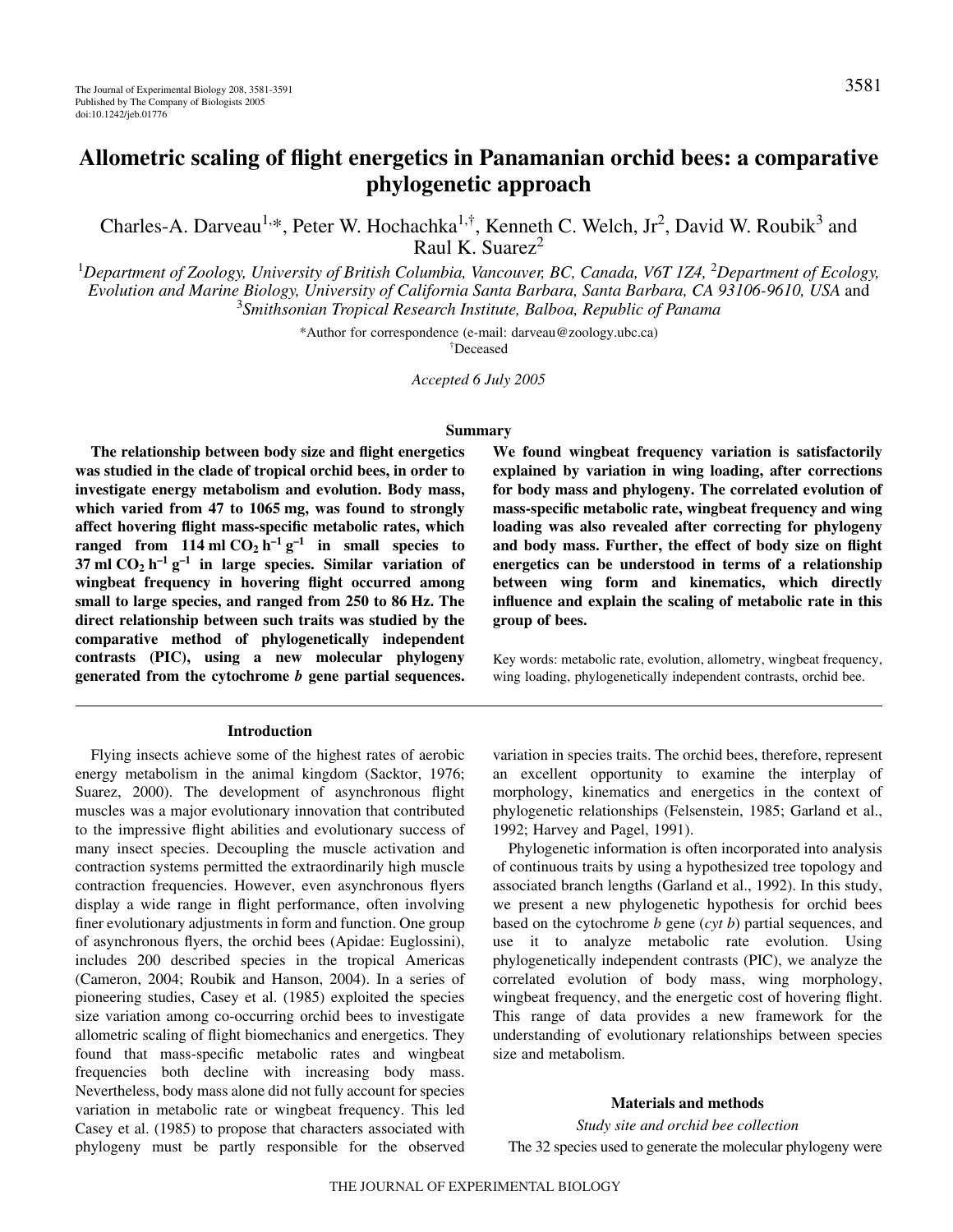# 3582 C.-A. Darveau and others

collected at various sites in Panama by David W. Roubik and were either preserved in ethanol or frozen (–80°C). Data on flight energetics were obtained from 86 individuals of 18 species, representing a subset of the 32 species included in the molecular phylogenetic work. Measurements were conducted during the transition from dry to wet season in June 2003 near the center of the 15 km<sup>2</sup> island of Barro Colorado, in the Panama Canal, at ambient temperatures of 25–30°C. Only male orchid bees were used, as these could be attracted and caught using chemical lures as described in the accompanying paper (Suarez et al., 2005).

## *Molecular phylogeny*

To assess the phylogenetic relatedness of the various species used, we generated hypothetical phylogenies based on partial sequences for the mitochondrial gene *cyt b*. We extracted total DNA from individuals of 32 species, mainly from the thorax (sometimes including legs), using the DNeasy DNA extraction kit (Qiagen, Mississauga, ON, Canada), following the manufacturer's recommended homogenization procedure for insects.

The amplification procedure used was modified from Koulianos and Schmid-Hempel (2000). Using their *cyt b* primers, we amplified a 716 bp fragment. The conditions that yielded the highest amplification success for most species were as follows: denaturation at  $94^{\circ}$ C for an initial 2 min and then 40 cycles of 1 min denaturation at  $94^{\circ}$ C, annealing at  $43^{\circ}$ C for 1 min, extension at  $72^{\circ}$ C for 1 min, followed by a 5 min final extension (Perkin-Elmer DNA Thermal Cycler, Woodbridge, ON, Canada); *Taq* polymerase 2.5 U (Invitrogen, Burlington, ON, Canada),  $MgCl<sub>2</sub> 1.5 mmol, dNTP 0.2 mmol, primers$ 0.5  $\mu$ mol l<sup>-1</sup>. For some species, the yield of amplification product was low. This required slight modification of time, temperature, MgCl<sub>2</sub> and *Taq* concentrations. DNA product was purified using Quiaquick purification columns (Qiagen). Sequencing was performed by the University of British Columbia Nucleic Acid and Protein Sequencing Unit using an ABI 377 automated sequencer. The primers used for sequencing were the same as those used for amplification. In most cases, one individual was sufficient to provide a sequence.

The *cyt b* sequences  $(-650 bp)$  obtained for 32 species were aligned using ClustalX. Sequences were also obtained from GenBank for *Eulaema meriana* (GenBank accession number AF181614), *El. bombiformis* (AF002728), *Eufriesea caerulescens* (AF181613), in addition to the selected outgroups: *Xylocopa virginica* (AF181618), *Apis mellifera* (NC\_001566), *Bombus hyperboreus* (AF066968), *Trigona hypogea* (AF181617) and *Melipona bicolor* (NC\_004529). Trees were rooted with *Xylocopa virginica*, which is hypothesized to be a sister clade (Ascher and Danforth, 2001).

Aligned sequences were imported into PHYML for maximum likelihood analysis. Several sequence divergence models were executed, and a general time reversal with gamma distribution was selected based on log-likelihood score. The support for the nodes was obtained with 1000 bootstrap replicates using PHYML and SEQBOOT and CONSENS from PHYLIP 3.57c (Felsenstein, 1995). Additional analyses were

performed with the neighbor-joining distance method using MEGA version 2.1 (Kumar et al., 2001), and Bayesian analysis using MrBayes 3.0 (Huelsenbeck and Ronquist, 2001).

## *Respirometry and wingbeat frequency measurements*

Rates of  $CO_2$  production ( $\dot{V}_{CO_2}$  values) were measured as described in the accompanying paper (Suarez et al., 2005) using a FOX flow-through field respirometry system equipped with a Sable Systems (Henderson, NV, USA) CA-2A CO<sub>2</sub> analyzer. Smaller species, up to 400 mg in body mass, were flown in a 0.5 l flask with sidearm, while a similar flask of 11 capacity was used for larger species. Air was drawn into the flasks through perforated rubber stoppers and out through the sidearms through Tygon tubing at a rate of  $1.51 \text{ min}^{-1}$ . Orchid bees, like honeybees (Crabtree and Newsholme, 1972; Rothe and Nachtigall, 1989) fuel flight exclusively by carbohydrate (Suarez et al., 2005). Therefore, the  $\dot{V}_{\text{CO}_2}$  values measured are equivalent to rates of  $O_2$  consumption ( $\dot{V}_{O_2}$ ), i.e. RQ=1 (Suarez et al., 2005). Data acquisition and analysis were performed using Datacan (Sable Systems).

Wingbeat frequency measurements were performed simultaneously using an optical flight detector (Qubit systems, Kingston, ON, Canada), positioned beneath the respirometry chambers. The instrument was linked to a portable computer and the signal was acquired and analyzed using Trex (Qubit systems). The wingbeat of an insect performing hovering flight in the chamber was detected by the photocell. Intervals of 2 s were analyzed for fundamental frequency and data for each individual were averaged for the initial 30 s of flight.

## *Wing morphology*

The individuals were frozen on dry ice, stored at –80°C, and brought to the laboratory for morphological measurements. From each individual, one pair of wings was removed and flattened between microscope slides. A digital image of the wings on a 1 cm grid background was taken for image analysis using Scion image.

## *Data analysis*

All data are presented as species means  $\pm$  s.D. (standard deviations) of individual measurements. However, both individual data and species means were analyzed. The effect of body mass  $M<sub>b</sub>$  on the different characters was tested using the least-squares linear regression performed on logtransformed data to obtain the power equation *Y*=a $M_b$ <sup>b</sup>. Further analyses of wingbeat frequencies and mass-specific metabolic rates were performed using stepwise regressions to test the relative importance of body mass, forewing length, total wing area and wing loading. In addition, we corrected for body mass covariation using an analysis of residuals.

Analysis of phylogenetically independent contrasts was conducted using the PDAP (Midford et al., 2003) module in Mesquite (Maddison and Maddison, 2004). Standardized independent contrasts were obtained from the log-transformed character data, and presented using the maximum likelihood tree obtained from *cyt b* sequence information (Fig. 1). This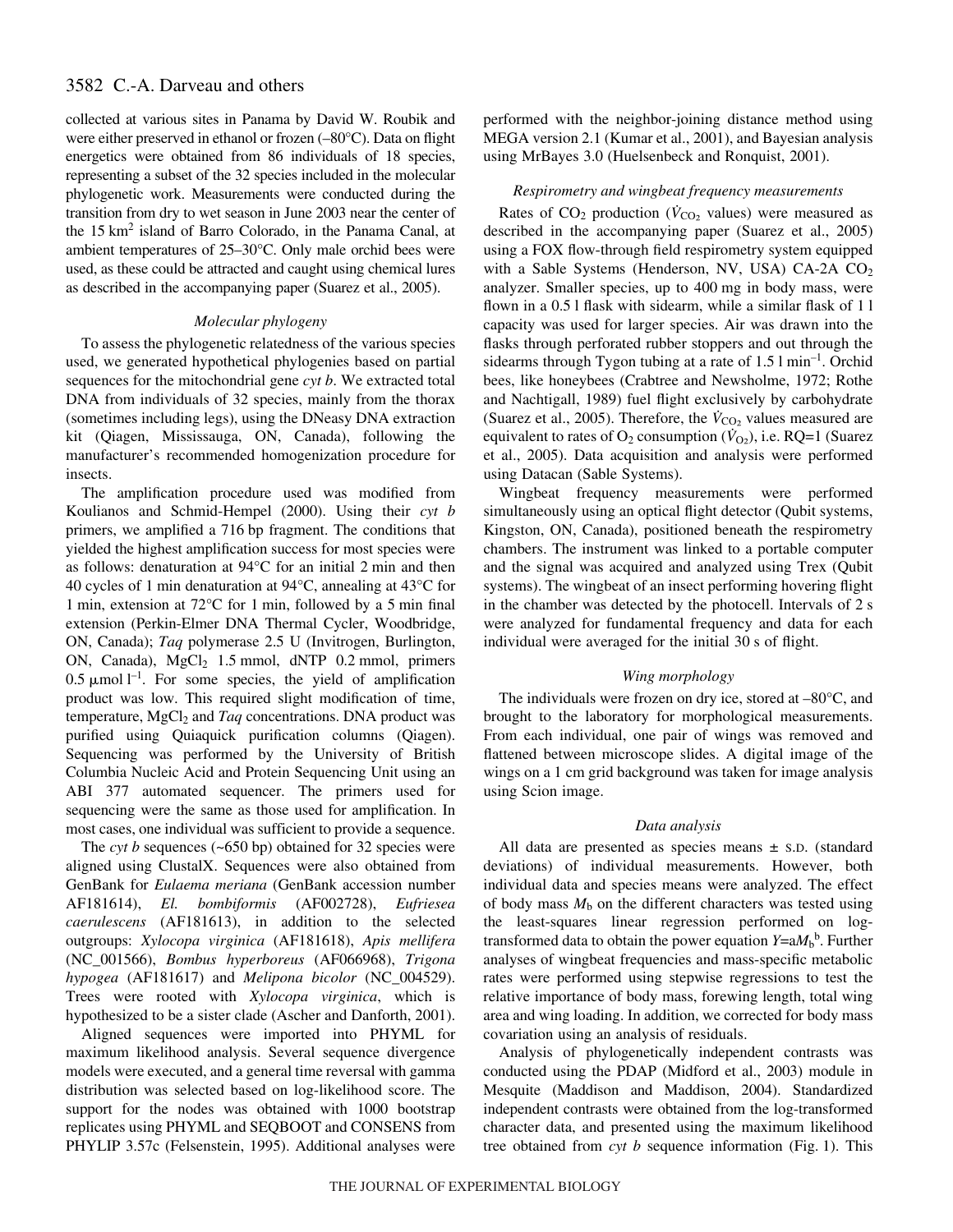phylogenetic tree was pruned to include only the 12 species from which a complete set of flight data was obtained (Fig. 2). We also performed all analyses using the hypothesized trees obtained from our other phylogenetic analyses (neighborjoining, Bayesian, maximum parsimony). The results of these analyses were qualitatively the same (data not shown). To further evaluate phylogenetic tree topology and branch length uncertainty (see Garland et al., 1992, 1993; Martins and Housworth, 2002), we implemented our analysis of character data using 10 000 trees generated from a Bayesian analysis and reported the correlation coefficient frequency distribution of standardized independent contrasts using Mesquite. The same analysis performed with 10000 simulated trees yielded the same results (not shown). We analyzed the relationship among independent contrasts with the same series of tests we used for the conventional analysis. We first tested body mass scaling effects on the different characters, using least-squares linear regression through the origin performed to analyze standardized contrasts (Garland et al., 1992). We then carried out stepwise regression through the origin to analyze the independent contrasts of wingbeat frequency and mass-specific metabolic rate, to test for the effects of body mass, forewing length, total wing area and wing loading. Finally we statistically controlled for body mass using the residuals obtained from the independent contrasts body mass regressions, and plotted the residuals and tested for regression through the origin (Garland et al., 1992). All analyses were performed first using a model of gradual evolution, where characters usually experience greater changes along longer branches (Garland et al., 1993). We ensured that branch lengths adequately standardized the



Fig. 1. Phylogenetic tree hypothesized for 36 orchid bee (Apidae: Euglossini) species, based on *cyt b* partial sequences and inferred using the maximum likelihood method. Node bootstrap support values greater than 50% are shown. Species groupings, based on Cameron (2004), are presented in different colors. *Eg*., *Euglossa*; *Ef*., *Eufriesea*; *Ex*., *Exaerete*; *El*., *Eulaema*.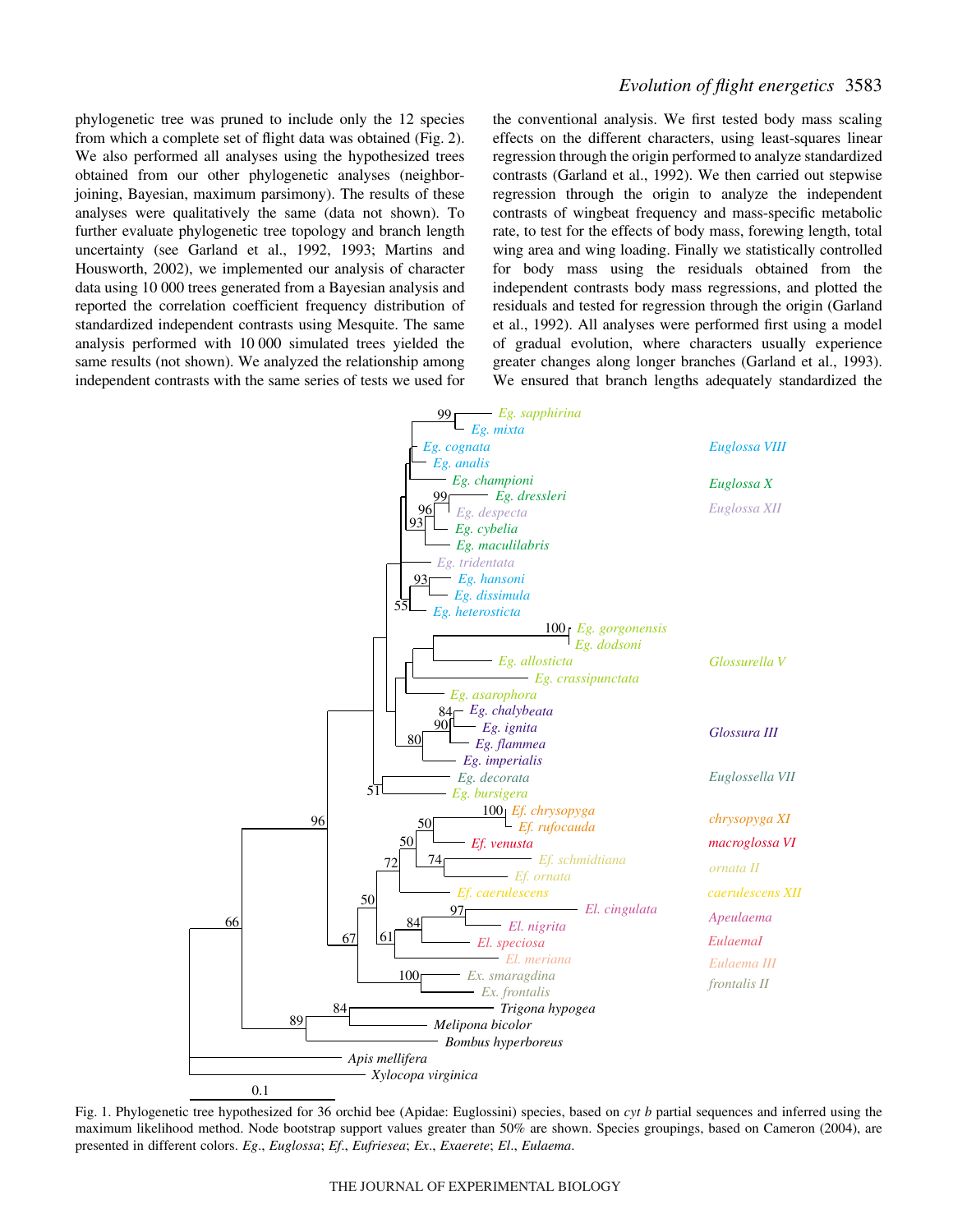

Fig. 2. Phylogenetic relationships among 15 of 18 species of orchid bees used for hovering flight measurements. The character values are presented for body mass *M*b, wingbeat frequency *n*, mass-specific metabolic rate  $\dot{V}^*$ <sub>CO2</sub>. Sample size, *N*, is identified for each species in parentheses.

contrasts by plotting the absolute value of standardized independent contrasts and their standard deviation (Garland et al., 1992). The raw branch lengths obtained from *cyt b* genetic distances were used, but several branch length transformations (Grafen, Pagel, Nee, logarithmic) were also tested and yielded the same results (not shown). A speciational model of evolution, where changes occur with a speciation event, was simulated by setting all branch lengths to 1 (Garland et al., 1993).

#### **Results**

#### *Molecular phylogeny*

We aligned 653 base pairs from the amplified sequence (GenBank accession number AY916090-AY916122). The nucleotide frequency had a strong A/T bias (A=0.357, T=0.446, C=0.104, and G=0.093). The uncorrected p-distance obtained from pairwise comparison of nucleotide sequences ranged from 0.4% between *Ef. chrysopyga* and *Ef. rufocauda*, to 20% between *Eg. sapphirina* and *El. cingulata* (not shown).

Although ten sequences were incomplete and seven sequences taken from GenBank were partially overlapping  $(550 bp)$ , the aligned sequences were sufficient to yield a hypothetical phylogeny (Fig. 1). This maximum likelihood tree



Fig. 3. Relationships between body mass  $M<sub>b</sub>$  and wing morphological characters. (A) Forewing length *R*, (B) total wing area *S* and (C) calculated wing loading *Pw*. Solid circles represent the genus *Euglossa*; open circles, *Exaerete*; filled squares, *Eulaema*; open squares, *Eufriesea*.

was obtained using the general time reversal (GTR) model with gamma distribution ( $\alpha$ =0.501), with node support indicated by the bootstrap value. In the *Euglossa*, nodes were supported near the crown species, but deeper nodes in that clade were poorly resolved. The genera *Eulaema* and *Eufriesea* appeared to form a clade which was not supported with high bootstrap values. Nonetheless, the topology obtained with neighbor-joining and Bayesian methods (not shown) always grouped the two genera. The *cyt b* information places *Exaerete* as the sister genus of the *Eulaema*–*Eufriesea* group. Finally, the *Euglossa* genus was resolved as sister of the other genera. Alternative methods of phylogenetic inference and genetic distance methods yielded similar topologies with nodes with bootstrap values greater than 50% generally conserved (results not shown).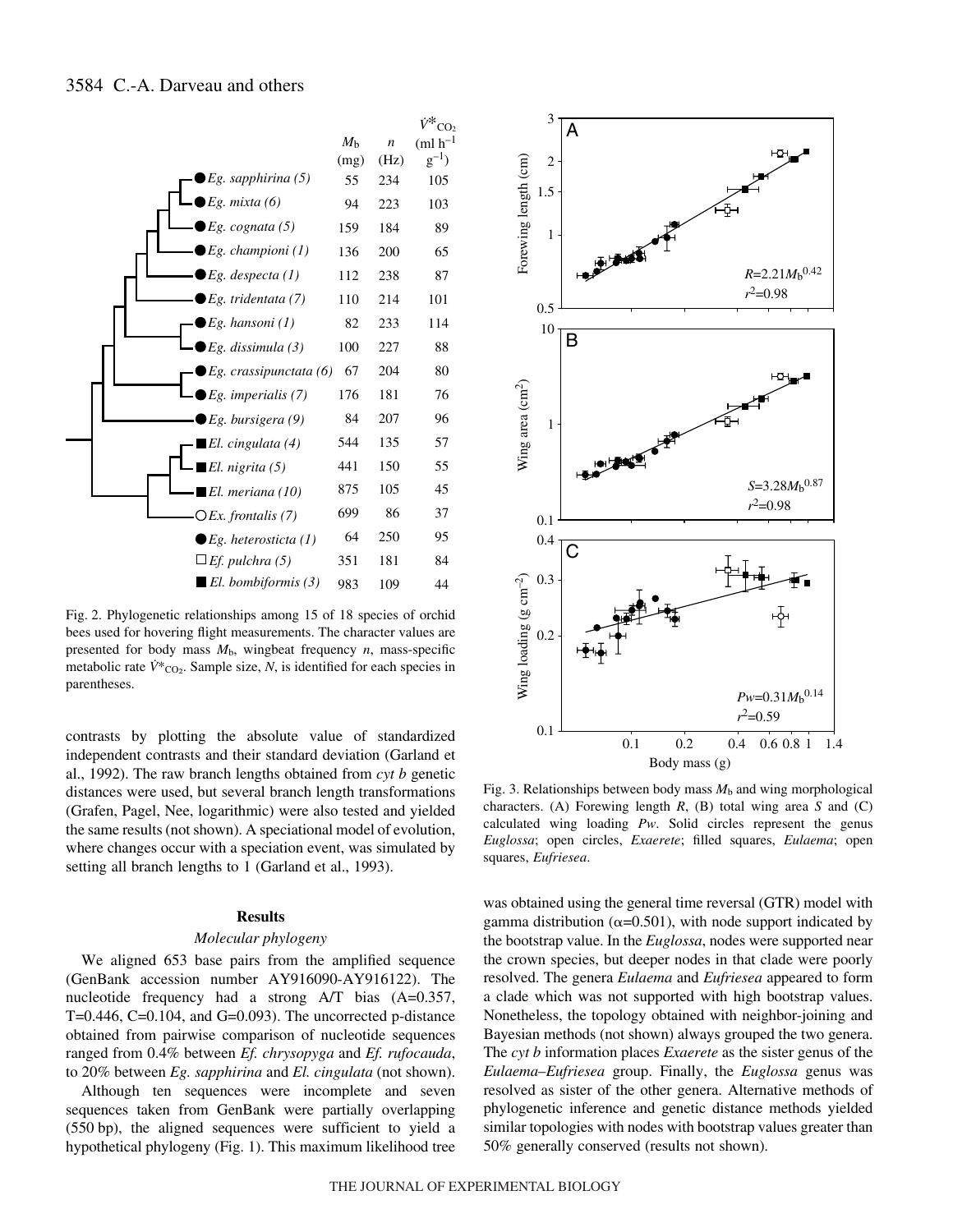

Fig. 4. Relationship between body mass and hovering flight wingbeat frequency. Symbols as in Fig. 3.

#### *Morphology*

The relationship between body mass and wing morphology measurements was assessed in 18 species of euglossine bees. Body mass ranged from 47 mg (*Eg. sapphirina*) to 1065 mg (*El. bombiformis*). The relationship between body mass and all variables described below is expressed as power functions of the form,  $Y=aX<sup>b</sup>$ . Thoracic mass is a constant proportion (43%) of body mass (results not shown). Forewing length and total wing area were related to body mass to the power 0.42 (95% CL: 0.38, 0.46) and 0.87 (95% CL: 0.80, 0.94) respectively (Fig. 3A,B). In agreement with the wing area allometry, the calculated wing loading was higher in larger species, scaling with an exponent of  $0.14$  (95% CL: 0.08, 0.21) (Fig. 3C). The analyses performed using PIC show that the body mass effect remained significant using the phylogeny in Fig. 1 or the simulated trees (not shown). The allometric exponents obtained using PIC and gradual evolution from Fig. 1 were  $0.40$  (95%) CL: 0.34, 0.47), 0.87 (95% CL: 0.72, 1.02) and 0.16 (CL: 0.03, 0.29) for wing length, wing area and wing loading, respectively.

#### *Wingbeat frequency*

The relationship between body mass and wingbeat frequency during hovering flight is presented in Fig. 4. Frequencies ranged from 86 (*Ex. frontalis*) to 250 Hz (*Eg.* 

*heterosticta*). Species body mass accounted for a considerable portion  $(r^2=0.88)$  of the threefold variation in wingbeat frequency, and the scaling exponent was –0.31 (95% CL:  $-0.24$ ,  $-0.37$ ; Fig. 4). Wing area and length, however, were related to wingbeat frequency with a greater coefficient of determination (Table 1).

Analyses of body mass relationship with wingbeat frequency performed using PIC are presented in Table 1 and Fig. 5. When the hypothesized phylogeny in Fig. 1 was applied, the body mass effect remained highly significant under both gradual and speciational models of character evolution (Table 1). The exponent was similar to that obtained from conventional analysis, with  $-0.30$  (CL:  $-0.18$ ,  $-0.43$ ) for gradual and  $-0.30$  (CL:  $-0.17$ ,  $-0.43$ ) for speciational. The uncertainty of the hypothesized phylogeny was tested by analysis of the contrasts between body mass and wingbeat frequency using 10 000 different trees obtained by Bayesian analysis. The resulting frequency distribution indicated that wingbeat frequency and body mass evolution were closely correlated (Fig. 5). The average correlation coefficient of the distribution was 0.86, and the values obtained from the *cyt b* tree in Fig. 1 were 0.87 and 0.85 for gradual and speciational evolution, respectively (Table 1 and Fig. 5A).

#### *Metabolic rate*

The metabolic rates during hovering flight ranged from 5.4 (*Eg. crassipunctata*) to 43.2 ml  $CO<sub>2</sub> h<sup>-1</sup>$  (*El. bombiformis*) and scaled against body mass with an exponent of 0.68 (95% CL: 0.60, 0.77) (Fig. 6A). Mass-specific rates of  $CO<sub>2</sub>$  production ranged from 37.4 to 114.4 ml  $CO<sub>2</sub> h<sup>-1</sup> g<sup>-1</sup>$ , in *Ex. frontalis* (699 mg) and *Eg. hansoni* (82 mg), respectively, scaling with an exponent of  $-0.31$  (95% CL:  $-0.40$ ,  $-0.23$ ; Fig. 6B). Analysis of relationships among mass-specific metabolic rates, wingbeat frequencies and morphometric parameters determined that wingbeat frequency explained most of the variation in metabolic rate, but wing length and area also had higher coefficients of determination than body mass (Table 2).

Incorporating phylogenetic information (Fig. 1) into the analysis confirmed the relationships presented above, in which mass-specific metabolic rate was accounted for chiefly by wingbeat frequency, followed by wing length and area, and then by body mass. Analyzing the effect of body mass on mass-

Table 1. *Relationship between wingbeat frequency and body morphometrics of euglossine bees using conventional and phylogenetically independent contrasts (PIC) analyses*

|                               | Conventional     |       |         | PIC gradual                   |       |         | PIC speciational           |       |         |
|-------------------------------|------------------|-------|---------|-------------------------------|-------|---------|----------------------------|-------|---------|
| Parameter                     | Equation         |       |         |                               |       |         |                            |       |         |
| $M_{\rm b}$ (g)               | $106M_h^{-0.31}$ | 0.862 | < 0.001 | $-0.30$ ( $-0.18$ , $-0.43$ ) | 0.756 | < 0.001 | $-0.30$ ( $-0.17, -0.43$ ) | 0.723 | < 0.001 |
| $R$ (cm)                      | $188R^{-0.75}$   | 0.933 | < 0.001 | $-0.80$ ( $-0.59$ , $-1.00$ ) | 0.885 | < 0.001 | $-0.78(-0.55,-1.01)$       | 0.853 | < 0.001 |
| $S$ (cm <sup>2</sup> )        | $160S^{-0.36}$   | 0.937 | < 0.001 | $-0.37(-0.28,-0.46)$          | 0.899 | < 0.001 | $-0.38(-0.28,-0.48)$       | 0.874 | < 0.001 |
| $P_{W}$ (g cm <sup>-2</sup> ) | $52Pw^{-0.88}$   | 0.246 | 0.036   |                               | 0.046 | NS      |                            | 0.042 | NS      |

*N*=18 species for conventional analysis and 11 contrasts for PIC analysis.

For gradual evolution, branch lengths from Fig. 1 were used and for speciational model, branch lengths were set to 1.

*M*b, body mass; *R*, forewing length; *S*, total wing area; *Pw*, calculated wing loading; NS, not significant.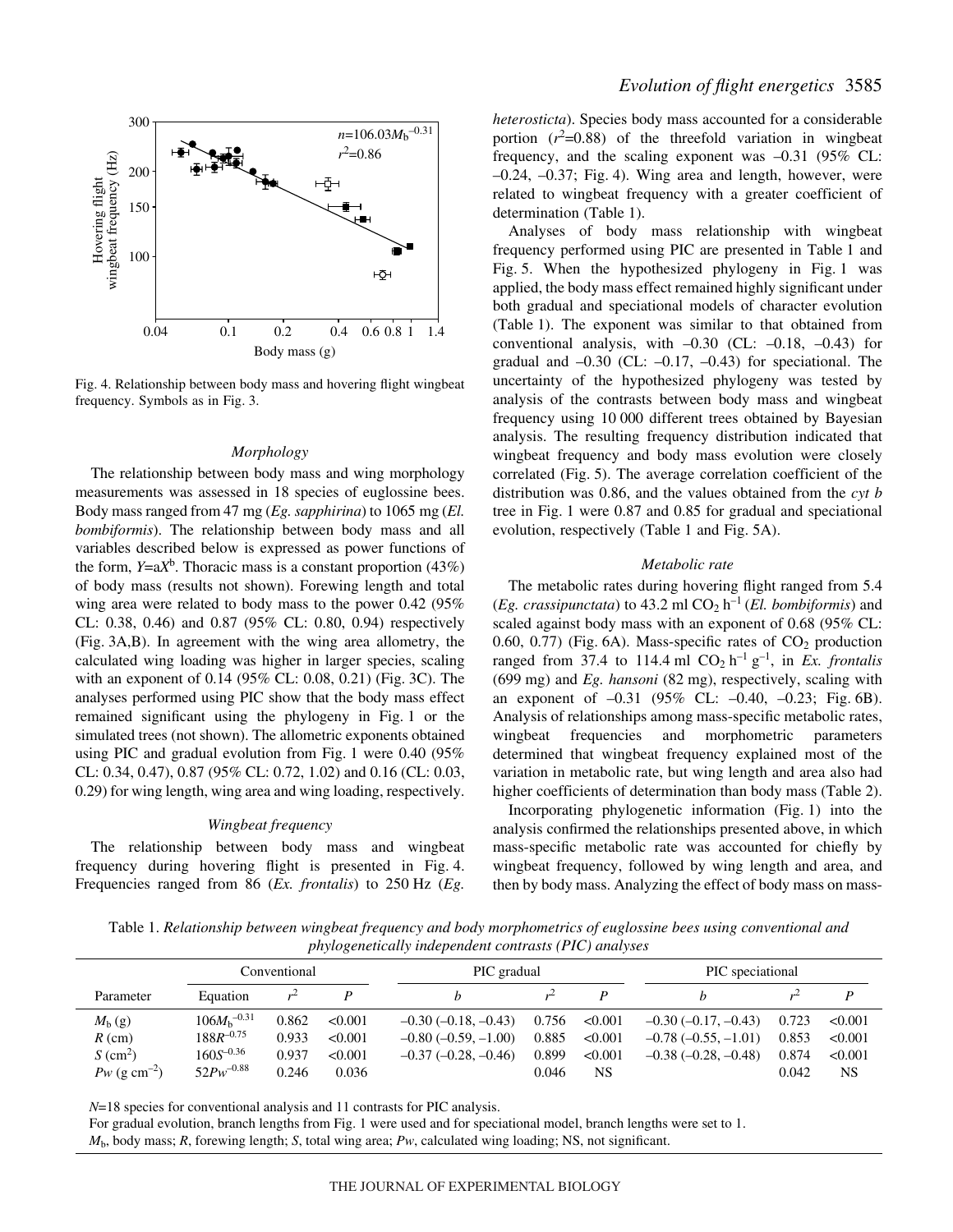

Fig. 5. (A,C,E) Relationship between body mass, wingbeat frequency and mass-specific metabolic rate independent contrasts obtained from *cyt b* phylogeny (Fig. 1), and using gradual (filled circles, solid lines) and speciational (open circles, broken lines) models of character evolution. (B,D,F) These relationships (solid and broken lines) are superimposed on the distribution of correlation coefficients resulting from analyses performed with 10 000 different trees (see Materials and methods).

specific metabolic rate yielded similar exponents for gradual  $(-0.27 \text{ CL}$ :  $-0.11$ ,  $-0.42$ ) and speciational evolution  $(-0.28 \text{ CL})$ :  $-0.14$ ,  $-0.43$ ). A test for phylogenetic uncertainty (Fig. 5B), revealed a significant average correlation coefficient, 0.76, while the values obtained using the phylogeny in Fig. 1 were 0.78 and 0.80 for gradual and speciational evolution, respectively (Table 2 and Fig. 5B).

## *Morphology, wingbeat frequency and metabolic rate*

To analyze the interrelationships between the body mass, wing morphology, wingbeat frequency and metabolic rate, we first performed stepwise regressions. For wingbeat frequency, wing area was introduced in the regression model, and much of the remaining variation was explained by wing loading. Moreover, using any of the three variables associated with size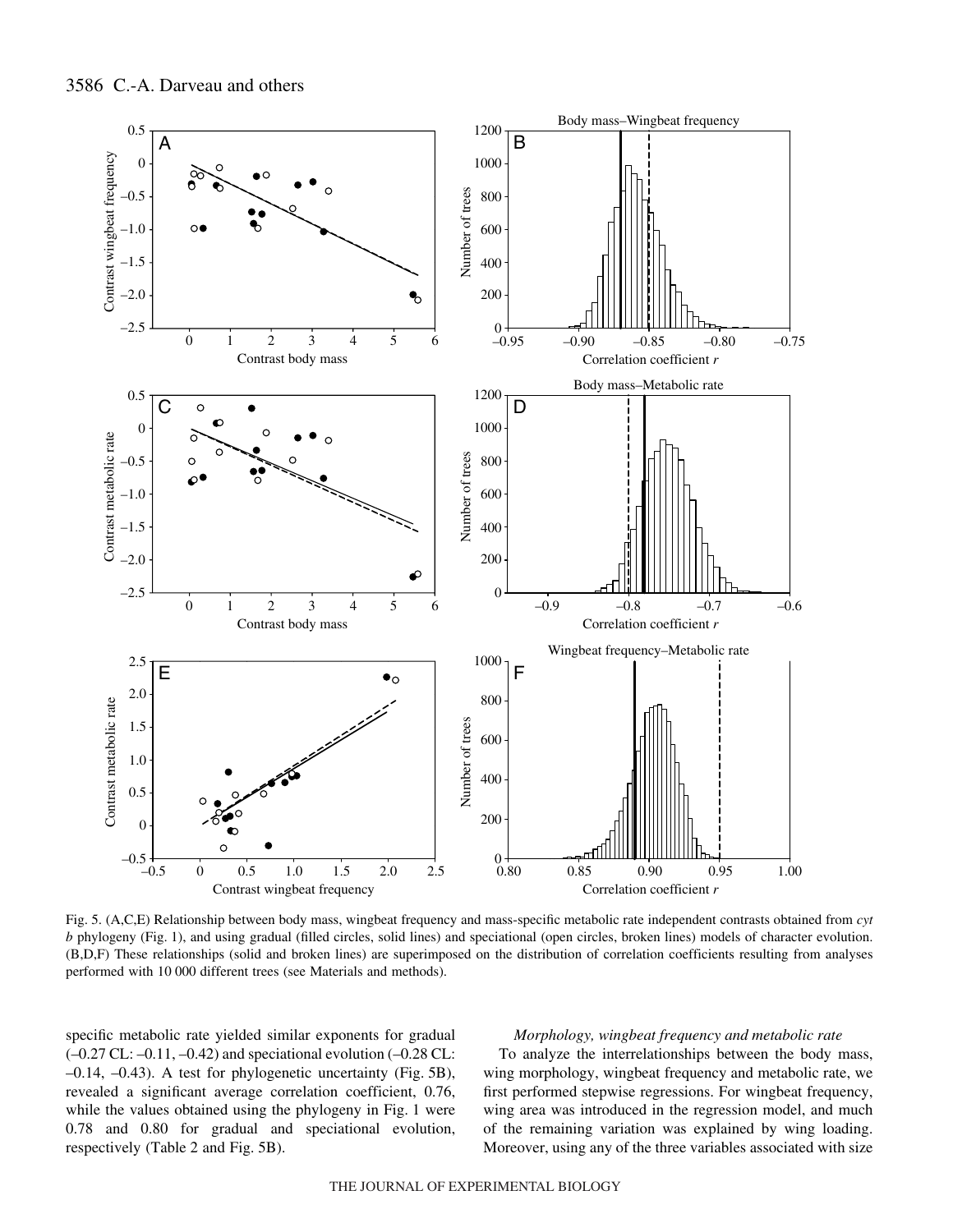

Fig. 6. Relationships between body mass and hovering flight wholeanimal  $(A)$  and mass-specific  $(B)$  metabolic rate. Symbols as in Fig. 3.

(body mass, wing length, wing area), and wing loading, the coefficient of determination of the model was 98%. Stepwise regression analysis of mass-specific metabolic rate introduced wingbeat frequency alone in the model. Performing these analyses using PIC produced the same qualitative results. In addition, the wingbeat frequency and metabolic rate relationship was analyzed for uncertainty (Fig. 5C), and a high average correlation coefficient was observed (*r*=0.90), comparable to those observed with our *cyt b* phylogeny (0.89 and 0.95 for gradual and speciational evolution).

The functional relationships among the variables were further analyzed by examining residuals obtained from the body mass relationship, i.e. as body mass corrected variation. The wingbeat frequency residual variation was largely explained  $(r^2=0.86)$  by residual variation in wing loading (Fig. 7A). The residuals obtained for wing length and wing area also had strong correlations (not shown), indicating that a species of a given mass with longer wings or wings of greater area had lower wingbeat frequency; i.e. there was positive correlation between wing loading and wingbeat frequency. The same analyses performed using residuals obtained from the contrast values for gradual and speciational evolution also yielded strong positive correlations between wingbeat frequency and wing loading (Fig. 7B).

The body mass corrected relationship between hovering flight mass-specific metabolic rate and wingbeat frequency was significant and positive (Fig. 8A). At one end of the distribution, *Eufriesea pulchra* displayed high wingbeat frequency and metabolic rate for its body mass while, at the other end, *Exaerete frontalis* had a low frequency and low metabolic rate for its mass. Analysis of the residuals obtained from PIC analysis confirmed this relationship for both models of character evolution (Fig. 8B). Additionally, the conventional statistical analysis performed without *Ef. pulchra* and *Ex. frontalis* yielded the same results (not shown).

Analysis of residual variation of metabolic rate also revealed mass-corrected wing loading was positively correlated with hovering flight energy turnover (Fig. 9A). Again, *Ef. pulchra* and *Ex. frontalis* were found at opposite ends of the distribution. The relationship held upon the application of PIC analysis (Fig. 9B).

#### **Discussion**

#### *Phylogeny of euglossine bees*

The orchid bees (Euglossini) represent the only solitary tribe of the sub-family Apinae, or corbiculate bees, which also include eusocial honey bees (Apini), bumblebees (Bombini), and stingless bees (Meliponini). The origin of orchid bees is uncertain, given incongruity between hypothesized morphological and molecular relationships among tribes (Cameron, 2004; Roubik and Hanson, 2004). Within the tribe Euglossini, five genera exist, among which five hypothesized

Table 2. *Relationship between mass-specific metabolic rate, wingbeat frequency and body morphometrics of euglossine bees using conventional and phylogenetically independent contrasts (PIC) analyses*

|                            | Conventional    |       |         | PIC gradual           |       |           | PIC speciational      |       |         |
|----------------------------|-----------------|-------|---------|-----------------------|-------|-----------|-----------------------|-------|---------|
| Parameter                  | Equation        |       |         |                       |       |           |                       |       |         |
| n(Hz)                      | $0.41n^{1.00}$  | 0.887 | < 0.001 | 0.87(0.55, 1.19)      | 0.787 | < 0.001   | 0.93(0.70, 1.15)      | 0.895 | < 0.001 |
| $M_{\rm b}$ (g)            | $44M_h^{-0.31}$ | 0.797 | < 0.001 | $-0.27(-0.11,-0.42)$  | 0.601 | < 0.001   | $-0.28(-0.14,-0.43)$  | 0.647 | < 0.001 |
| $R$ (cm)                   | $79R^{-0.76}$   | 0.862 | < 0.001 | $-0.71(-0.43,-1.01)$  | 0.750 | < 0.001   | $-0.73(-0.45,-1.01)$  | 0.770 | < 0.001 |
| $S$ (cm <sup>2</sup> )     | $67S^{-0.37}$   | 0.851 | < 0.001 | $-0.32(-0.17, -0.47)$ | 0.699 | < 0.001   | $-0.35(-0.22, -0.49)$ | 0.784 | < 0.001 |
| $Pw$ (g cm <sup>-2</sup> ) | $19Pw^{-0.98}$  | 0.272 | 0.027   |                       | 0.027 | <b>NS</b> |                       | 0.035 | NS      |

*N*=18 species for conventional analysis and 11 contrasts for PIC analysis.

For gradual evolution, branch lengths from Figure 1 were used and for speciational model, branch lengths were set to 1.

*n*, wingbeat frequency; *M*b, body mass; *R*, forewing length; *S*, total wing area; *Pw*, calculated wing loading; NS, not significant.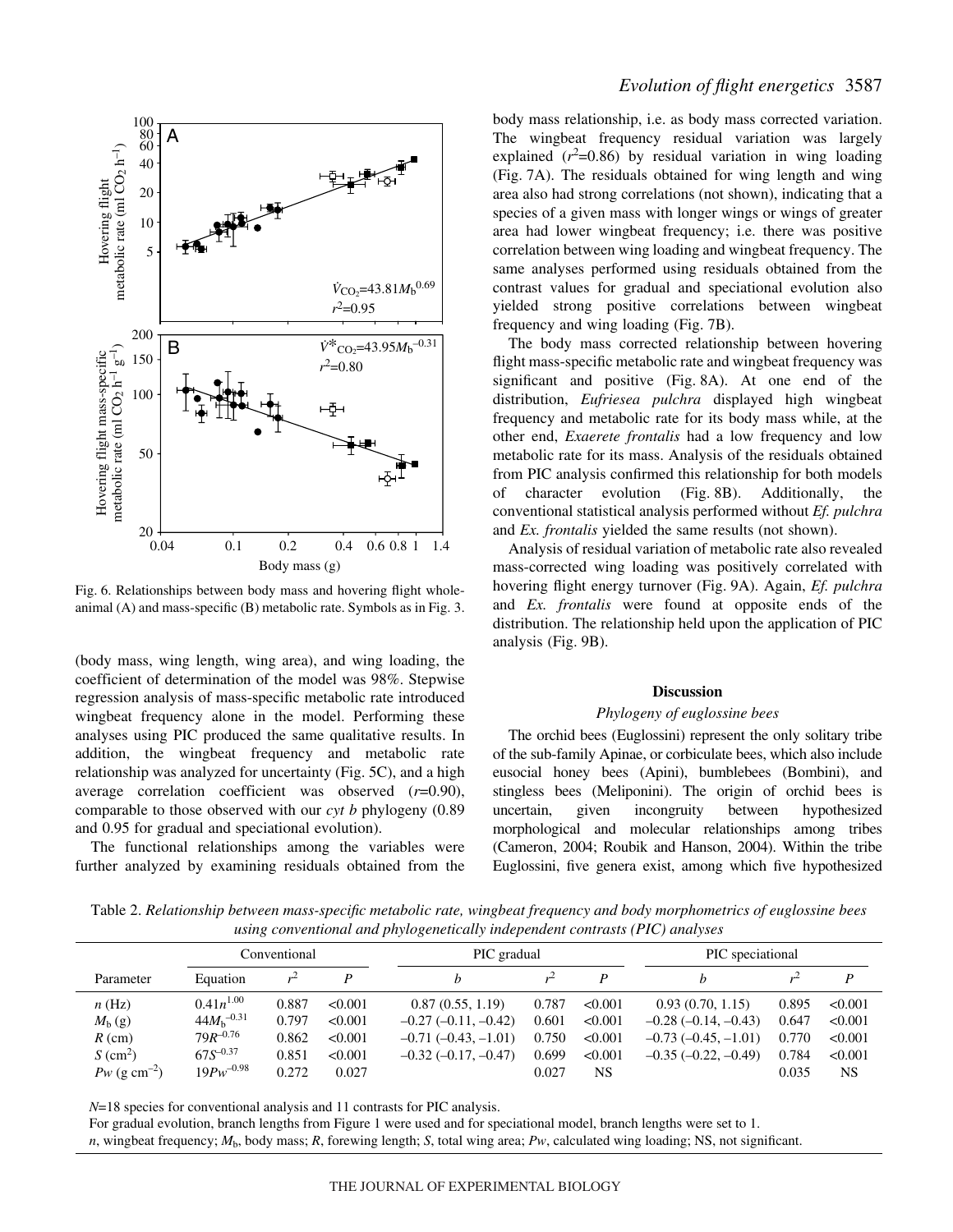

Fig. 7. Correlations between wing loading and wingbeat frequency residuals obtained from (A) the body mass regression  $(r^2=0.86,$  $F_{1,16}=8.74$ , *P*=0.0088) and (B) from independent contrasts for gradual (filled circles,  $r^2$ =0.86,  $F_{1,9}$ =62.88,  $P$ < 0.0001) and speciational (open circles,  $r^2$ =0.90,  $F_{1,9}$ =90.94,  $P$ <0.0001) models of character evolution. Symbols in A as in Fig. 3.

relationships have been proposed over the last 20 years (reviewed by Cameron, 2004). One recent analysis, using both morphological and molecular data, placed the parasite genus *Aglae* most basal, and either *Euglossa* or *Exaerete* resulted as the sister group to *Eulaema–Eufriesea* (Michel-Saltzat et al., 2004).

Prior to our work, there have been no phylogenies available at the species level for orchid bees (but see Dick et al., 2004). Our hypothesized phylogeny  $(Fig. 1)$ , which includes 37 species in four genera and several subgenera, shows groups almost entirely consistent with the higher taxonomic scheme (subgenera and genera) discussed by Dressler (1978), and is at least compatible with the phylogeny suggested by Cameron (2004). Nodes near the tip of the tree are supported by high bootstrap values, while the deeper nodes are generally characterized by low values (Fig. 1). For example, the species groups classified by Dressler (1978) that are found in subgenus *Euglossa* are sometimes separated in our phylogeny, indicating that they may not derive from a common ancestor (e.g. *Euglossa* VIII, X, XII in Fig. 1). Other recent work with a number of widespread species and a CO1 marker (Dick et al., 2004) has shown reticulate evolution of species pairs, and



Fig. 8. Correlations between hovering flight wingbeat frequency and mass-specific metabolic rate residuals obtained from (A) the body mass regression ( $r^2$ =0.46,  $F_{1,16}$ =14.25,  $P$ =0.0015) and (B) from independent contrasts for gradual (filled circles,  $r^2=0.47$ ,  $F_{1,9}=8.73$ , *P*=0.0144) and speciational (open circles,  $r^2$ =0.70,  $F_{1,9}$ =23.73, *P*=0.0007) models of character evolution. Symbols in A as in Fig. 3.

species associations not in agreement with some previous classifications. Thus, we use our hypothesized tree with caution, because the tree topology of the orchid bees is unstable.

#### *Body mass, wing morphology and wingbeat frequency*

Our analysis of flight performance and its determinants established the linkages between wing morphology and wingbeat frequency during hovering flight. The variation in wingbeat frequency among species was explained well by their body mass (Fig. 4). This allometric relationship and the scaling exponent of  $-0.31$  (Fig. 4) are consistent with results obtained previously by Casey et al. (1985) and, more recently, with results obtained in load-lifting experiments (Dillon and Dudley, 2004). The effect of size on wingbeat frequency can be understood in terms of the resonance properties of the flight apparatus. For a mechanically resonant system such as an asynchronous muscle, the oscillation frequency is inversely proportional to the inertial load on the system, which corresponds to the mass distribution along the wing length (Dudley, 2000). Indeed, reducing inertial load on asynchronous flight muscle by cutting short the wings increases the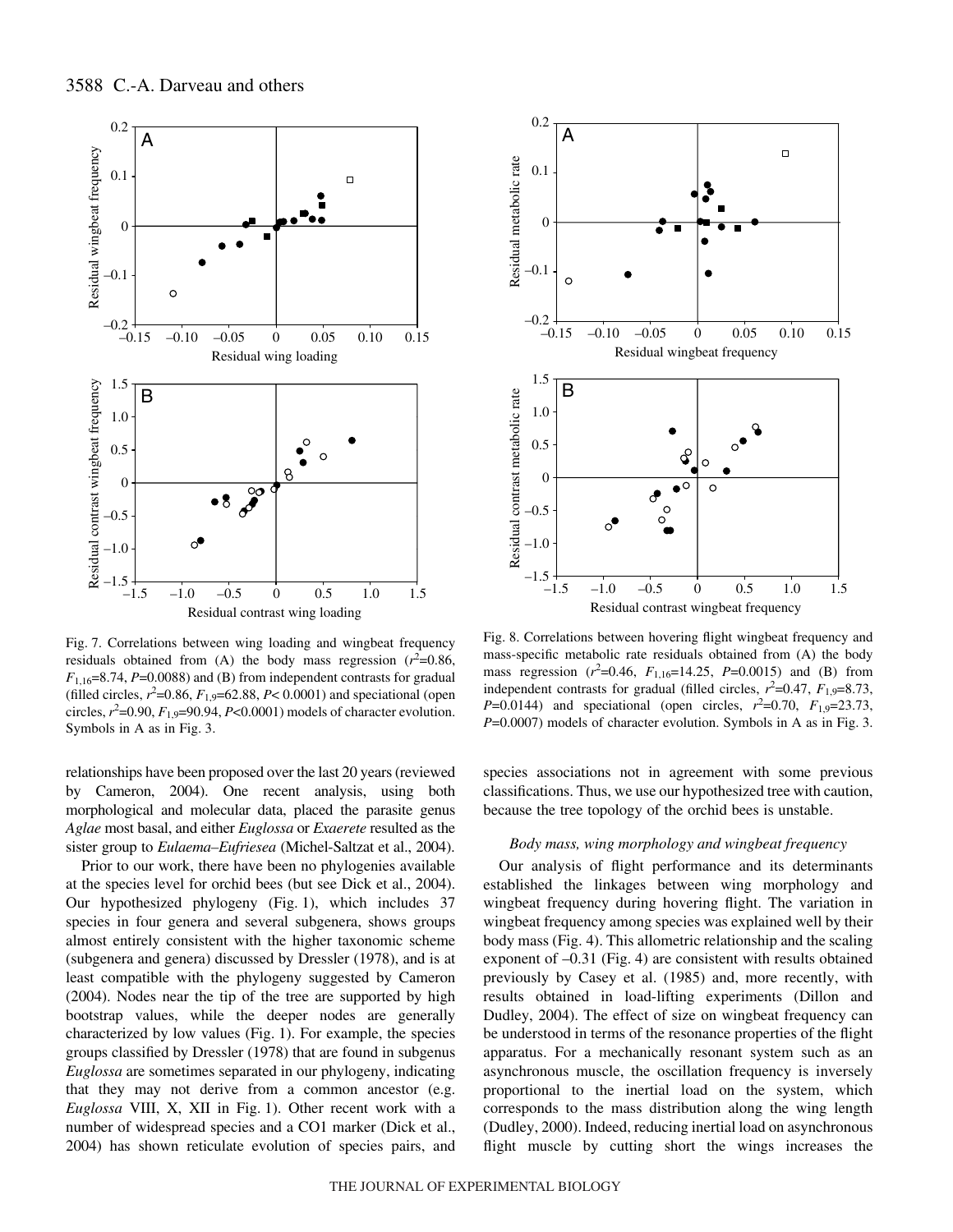

Fig. 9. Correlations between wing loading and mass-specific metabolic rate residuals obtained from (A) the body mass regression  $(r^2=0.34, F_{1,16}=8.23, P=0.0110)$  and (B) from independent contrasts for gradual (filled circles,  $r^2 = 0.50$ ,  $F_{1,9} = 9.89$ ,  $P = 0.0104$ ) and speciational (open circles,  $r^2 = 0.66$ ,  $F_{1,9} = 19.11$ ,  $P = 0.0014$ ) models of character evolution. Symbols in A as in Fig. 3.

frequency, as expected for a resonant system (Sotavalta, 1952). Thus, although body mass and wingbeat frequency are correlated, it is the wing size (length and area) that more directly influences wingbeat frequency. Such a conclusion is supported by our data showing that wing length and wing area were related to wingbeat frequency with greater coefficients of determination than was body mass (Table 1).

The relationship between wing loading and wingbeat frequency was both negative and weak (Table 1). Body mass evidently had differential effects on these two variables: a negative scaling effect on frequency but a positive one for wing loading. Together, these result in the weak negative correlation between wing loading and wingbeat frequency. Byrne et al. (1988) investigated the relationship between body mass, wing loading and wingbeat frequency in insects ranging from  $3.3\times10^{-5}$  to 2.8 g (Fig. 10). They found that wing loading and wingbeat frequency are positively correlated when data are analyzed within relatively small ranges of body size. However, when data for the entire size range are analyzed, wingbeat frequency and wing loading are no longer correlated. In the present work, we account for the confounding effects of body

## *Evolution of flight energetics* 3589

mass by statistical removal of its effect on wing loading and wingbeat frequency. This procedure resulted in a strong positive correlation between the two variables (Fig. 7A). Reanalysis of the data of Byrne et al. (1988) along with our euglossine data reveals the same pattern, with a high correlation coefficient (*r*=0.89) for the relationship between residuals (Fig. 10D). We conclude that in orchid bees and possibly among flying insects in general, wingbeat frequency is strongly related to wing loading, after controlling for covariation in body mass.

#### *Stroke frequency and metabolic rate*

Among the aerobic muscles of a given type undergoing prolonged, sustained cycles of contraction and relaxation, operating frequency is a primary determinant of power output (Pennycuick and Rezende, 1984). If myofibrillar stress and strain are considered to be independent of size, then a scaling of the energetic cost of steady-state flight would be expected to depend upon the scaling of operating frequency. Our study showed a strong, positive relationship between wingbeat frequency and metabolic power input  $(V_{CO_2})$  during hovering flight. This strong correlation persists after controlling for both body mass and phylogenetic relatedness. The allometric relationships for wingbeat frequency and mass-specific metabolic rate yield similar exponents (Figs 4 and 6) as those obtained by Casey et al. (1985). In our study, the correlation between metabolic rate and wingbeat frequency residuals lends empirical support to the proposal that wingbeat frequency is the primary determinant of muscle power output and, therefore, metabolic rate during hovering flight.

Dudley (1995) studied hovering flight kinematics in three species of orchid bee (*Eg. dissimula*, *Eg. imperialis* and *El. meriana*) that flew in hypo-dense mixtures of helium and oxygen (heliox). Wingbeat amplitude increased from about 105° in normal air to 140° when flying in heliox. Dillon and Dudley (2004) investigated maximal load-lifting flight capacity in 11 species of orchid bees. They found that, in flight, orchid bees could sustain about twice their own body mass, and that their load lifting capacity scaled isometrically. While lifting maximum loads, wingbeat frequencies scale allometrically with an exponent similar to that during normal hovering. The wing stroke amplitudes, however, increase to approximately 140° in all species. Thus, interspecifically, stroke amplitude is conserved during normal hovering in ambient air while, intraspecifically, flight power output in response to various imposed loads can be modulated through changes in stroke amplitude. As the bees in the present study were induced to hover in ambient air without added loads, it is reasonable to assume there was a constant stroke amplitude across species.

#### *PIC and correlated evolution*

Using PIC analysis allowed incorporation of phylogenetic information to study mechanistic and statistical relationships in the data. The utility of such an approach can be appreciated by considering how markedly the body mass of species and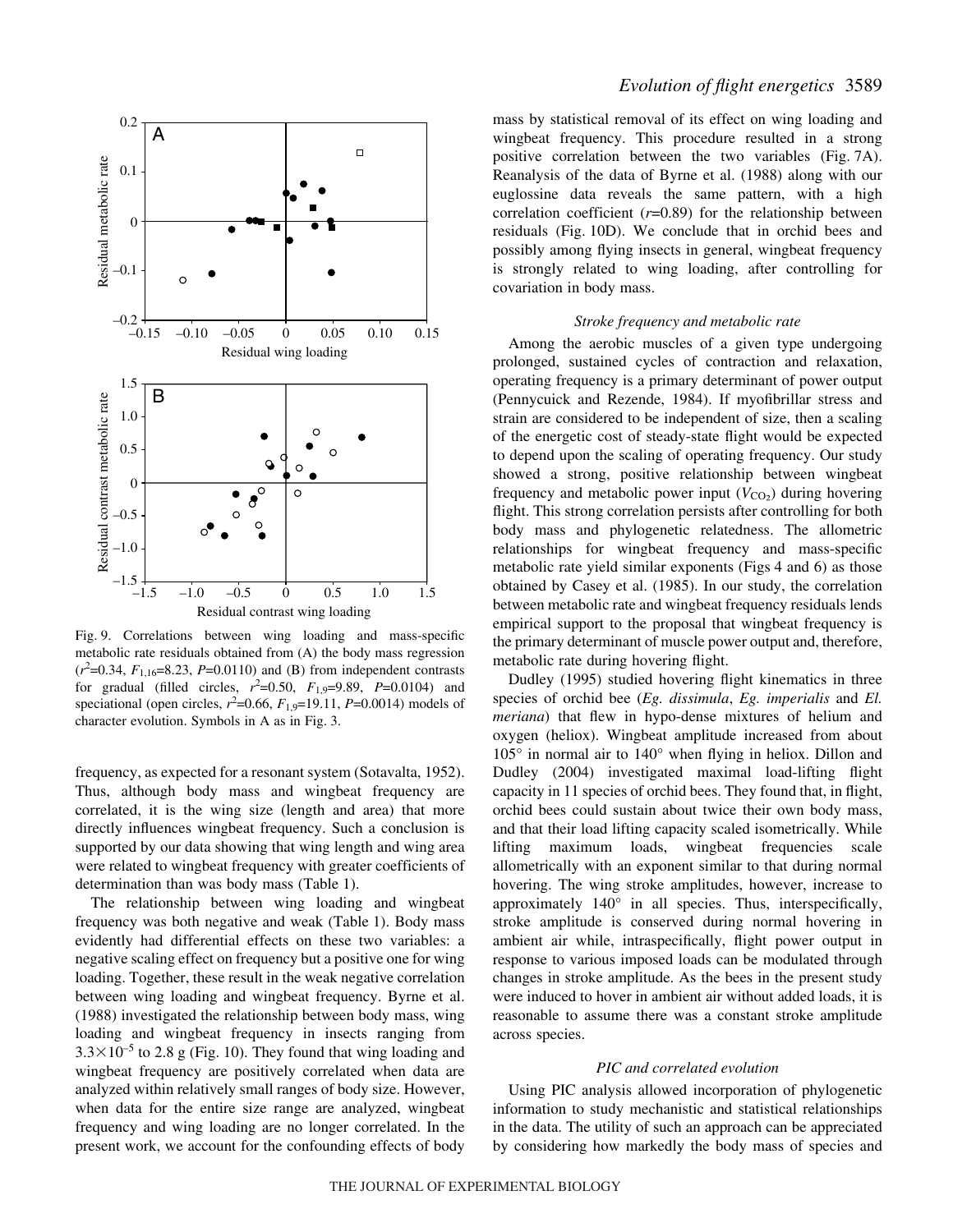

Fig. 10. Relationships between body mass and wing area (A), wing loading (B) and wingbeat frequency (C) in insects ranging from fruit flies to moths (open circles; Byrne et al., 1988) and orchid bees (filled circles; this study). (D) The correlation between wing loading and wingbeat frequency residuals obtained from the body mass regression in B and C.

correlated characters were influenced by phylogenetic group (Fig. 2). An obvious weakness of this approach is its dependence on correctness of the proposed phylogeny. It has been shown that accounting for tree topology and branch length uncertainty can provide some level of confidence in the interpretation of the PIC results (Garland et al., 1993; Martins, 1996; Miles and Dunham, 1993; Housworth and Martins, 2001). The use of Mesquite allowed us to assess the sensitivity of the results to variation in tree topology and branch lengths. By testing the correlated evolution of characters using 10 000 phylogenies obtained from a Bayesian analysis, including many unlikely scenarios, we show  $(Fig. 5)$  that the character data are strongly correlated within the vast majority of phylogenetic relationships.

### *Concluding remarks*

We have shown that the effect of body mass on metabolic rate during hovering flight in orchid bees can be understood in terms of the scaling of wing kinematics and morphometric parameters. The body mass effect on metabolism during flight in this lineage occurs through the scaling of wing form and wing loading, which in turn determine the scaling of wingbeat frequency and, therefore, metabolic rate. Such results illustrate the linked relationship of form and function in relation to locomotion, as well as the importance of incorporating an integrative approach in studies of whole-animal metabolic rate scaling.

Recently, models have been proposed to explain the allometric scaling of metabolism based on the assumption that metabolic rates are limited by supply rates *via* branching (Banavar et al., 2002) or fractal-like (West et al., 1999) distribution systems. In honey bees, flight metabolism does not appear to be limited by  $O_2$  supply through the tracheal system which, apparently, possesses considerable excess capacity (Harrison et al., 2001; Joos et al., 1997). Although data in this regard are unavailable for orchid bees, our findings suggest that wing form and kinematics, rather than merely supply limitations, are the main determinants of flight metabolic rate and its allometric scaling.

During hovering flight in bees, >90% of the oxygen consumed is accounted for by oxidative metabolism in the flight muscles. Within the flight muscles, most of the ATP hydrolysis that occurs is due to actomyosin ATPase activity, which is activated during high rates of cross-bridge cycling. It